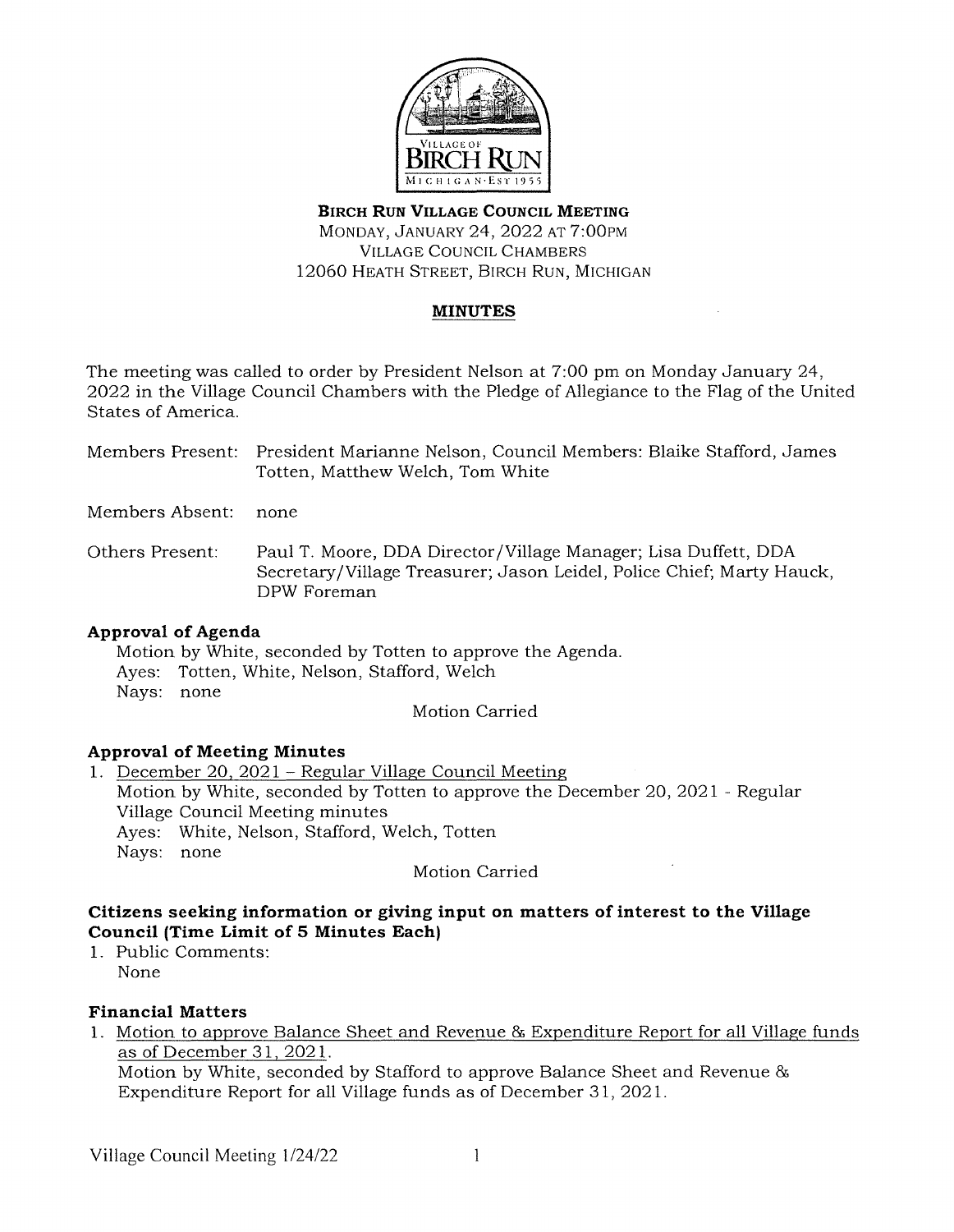Ayes: Nelson, Stafford, Welch, Totten, White Nays: none

#### Motion Carried

2. Motion to approve Invoice GL Distribution Report in the amount of \$416,041.97 for payment as presented and Gross Payroll & Payroll Transmittals of \$98,508.90 for December, 2021 (payroll reflects 2 pay periods). Motion by White, seconded by Totten to approve Invoice GL Distribution Report in the amount of \$416,041.97 for payment as presented and Gross Payroll & Payroll Transmittals of \$98,508.90 for December, 2021 (payroll reflects 2 pay periods). Ayes: Stafford, Welch, Totten, White, Nelson Nays: none

Motion Carried

### **Unfinished Business**

No Unfinished Business

### **New Business**

1. Resolution #22-001, Authorization to commence the sale process of a surplus DPW vehicle

Motion by Stafford, seconded by Totten to approve Resolution #22-001, Authorization to commence the sale process of a surplus DPW vehicle

Ayes: Welch, Totten, White, Nelson, Stafford Nays: none

Motion Carried

## **Written Reports**

- 1. Chief of Police report was presented by Chief Leidel.
- 2. Zoning and Building Administrator report was reviewed.
- 3. DPW Foreman report was presented by Hauck.
- 4. Village Treasurer report was presented by Duffett.
- 5. Village Clerk report was reviewed.
- 6. Village Manager report was presented by Moore.

Motion by White, seconded by Totten to receive and file reports Ayes: Totten, White, Nelson, Stafford, Welch Nays: none

Motion Carried

## **Other**

None

#### **Announcements**

- 1. Planning Commission Meeting, Monday, February 7, 2022 at 7:00 p.m.
- 2. DDA Board Meeting, Thursday, February 17, 2022, at 7:30 a.m.
- 3. Village Council Meeting, Monday, February 28, 2022 at 7:00 p.m. (All meetings are held in the Village Council Chambers unless noted)

#### **Adjournment**

Motion by Welch, seconded by White to adjourn the meeting at 7:40 p.m.